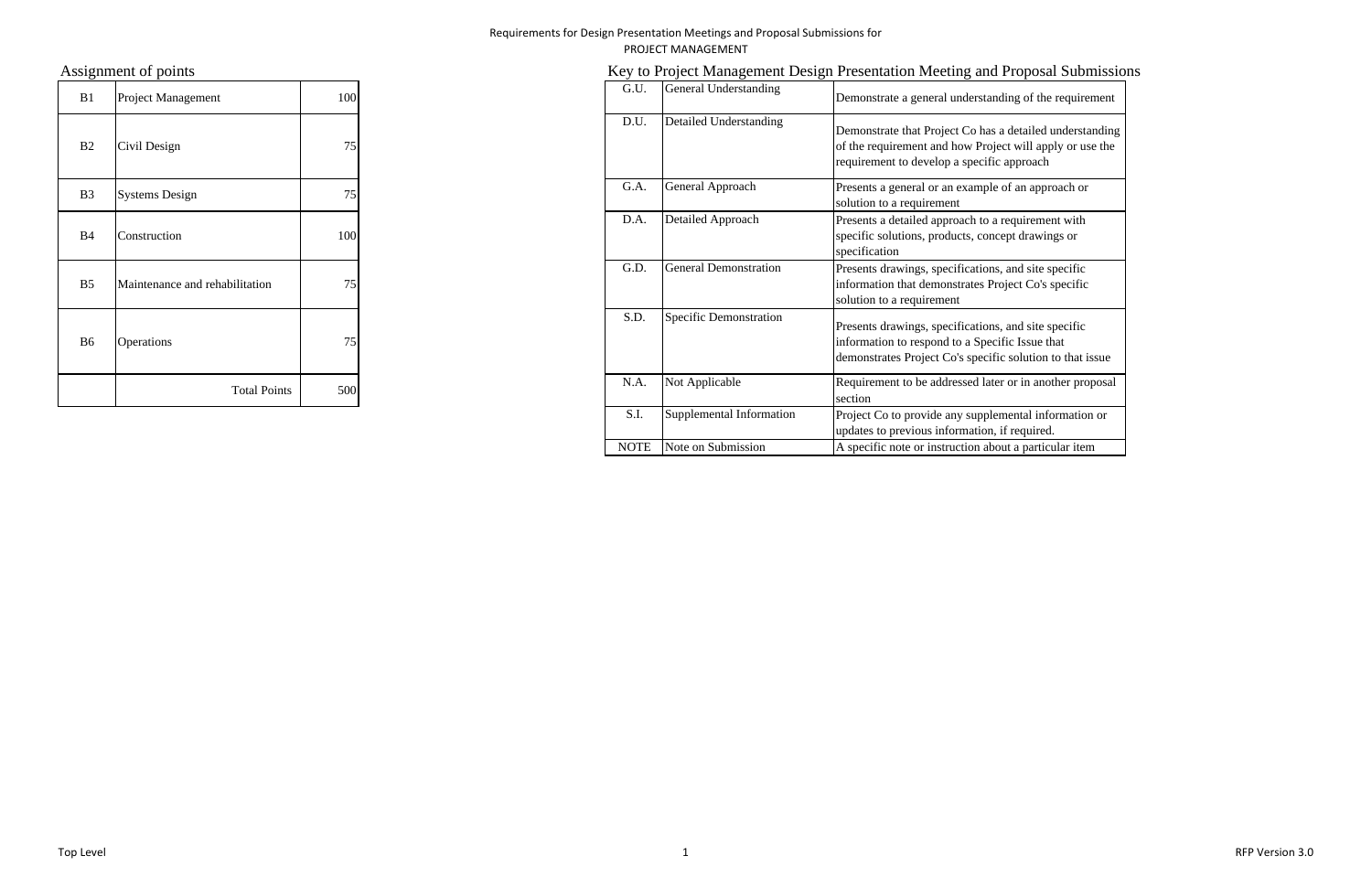| B.1 | <b>Project Management</b> |  | <b>Primary Reference</b>                             |                         |  |
|-----|---------------------------|--|------------------------------------------------------|-------------------------|--|
|     | <b>B</b> 1.0              |  | Holistic Approach To Project Management              |                         |  |
|     |                           |  | Project Co's Holistic Approach To Project Management | Schedule 15-2 Article 1 |  |
|     |                           |  | <b>Project Management Plan</b>                       | Schedule 15-2 Article   |  |
|     |                           |  |                                                      | 1.2(a)(n)               |  |

| B1.1 | Project Management Organization and Key Personnel       | <b>Primary Reference</b>        |
|------|---------------------------------------------------------|---------------------------------|
|      | Project Management Organization for Phase 1 and Phase 2 | Schedule 15-2 Article           |
|      |                                                         | 1.2(0)(i)                       |
|      | <b>Key Project Management Personnel</b>                 | Schedule 15-2 Article           |
|      |                                                         | $(1.2(0)(ii)$ and 13.2 (m)(iii) |

| <b>B1.2</b> |                | Project Management                                          | <b>Primary Reference</b>          |
|-------------|----------------|-------------------------------------------------------------|-----------------------------------|
|             |                | <b>Management Information System</b>                        | Schedule 15-2 Article             |
|             |                |                                                             | 1.2(0)(iii)                       |
|             | 2              | Performance Measurement and Performance Charts              | Schedule 15-2 Article             |
|             |                |                                                             | 1.2(0)(iv)                        |
|             | 3              | <b>Progress Reviews</b>                                     | Schedule 15-2 Article             |
|             |                |                                                             | $1.2(0)$ (vi) & (vii) and Article |
|             |                |                                                             | 1.5                               |
|             | $\overline{4}$ | Submittal Report, Submittal List and Submission Check Lists | Schedule 15-2 Article             |
|             |                |                                                             | $1.2(0)$ (viii)                   |
|             | 5              | <b>Engineering and Design Plan</b>                          | Schedule 15-2 Article             |
|             |                |                                                             | 1.2(0)(ix)                        |
|             | 6              | Manufacturing and Procurement Plan                          | Schedule 15-2 Article             |
|             |                |                                                             | 1.2(0)(x)                         |
|             | $\overline{7}$ | <b>Installation Plan</b>                                    | Schedule 15-2 Article             |
|             |                |                                                             | 1.2(0)(xi)                        |
|             | 8              | <b>Construction Management Plan</b>                         | Schedule 15-2 Article             |
|             |                |                                                             | 1.2(0)(xii)                       |
|             | 9              | <b>Configuration Management</b>                             | Schedule 15-2 Article             |
|             |                |                                                             | $1.2(0)$ (xiii) and Article 1.3   |
|             | 10             | Systems Integration and Interface Management Plan           | Schedule 15-2 Article             |
|             |                |                                                             | $1.2(0)$ (xiv) and Article 1.4    |
|             | 11             | Dependability Plan                                          | Schedule 15-2 Article 1.6         |

 2 RFPVersion 3.0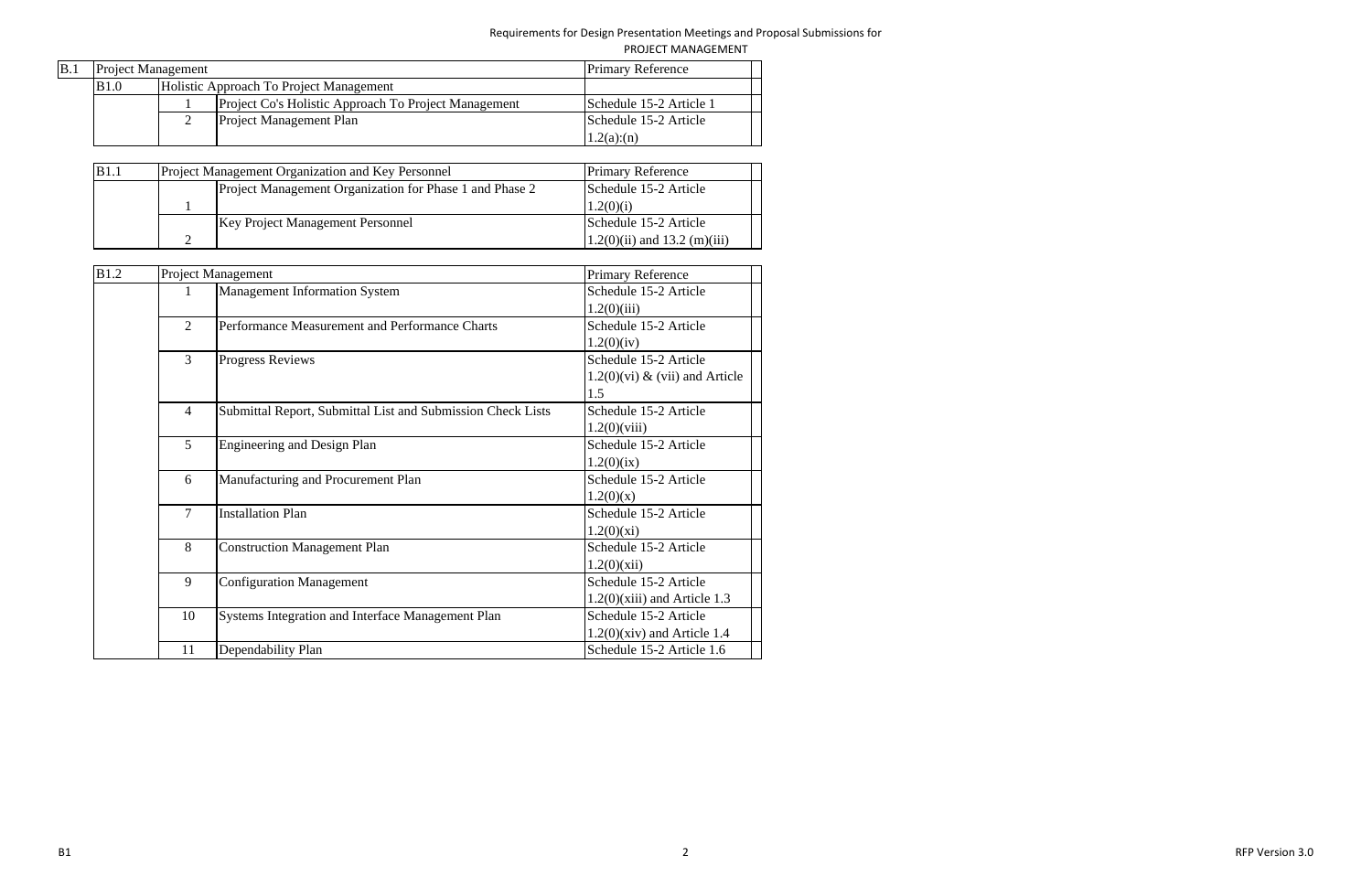| B1.3 |                             | Verification Testing Acceptance and Commissioning  | <b>Primary Reference</b>    |
|------|-----------------------------|----------------------------------------------------|-----------------------------|
|      |                             | General VTAC requirements                          | Schedule 15-2 Article 13.1, |
|      |                             |                                                    | 13.2, 13.3, 13.6            |
|      | $\mathcal{D}_{\mathcal{L}}$ | <b>Verification Tests</b>                          | Schedule 15-2 Article 13.4  |
|      |                             | Acceptance                                         | Schedule 15-2 Article 13.5  |
|      | 4                           | Certification                                      | Schedule 15-2 Article 13.7  |
|      | 5                           | <b>Demonstrated Systems Operations</b>             | 15-2 Article $13.6(a)$      |
|      | 6                           | <b>System Operations and Maintenance Personnel</b> | Schedule 15-2 Article 13.9, |
|      |                             |                                                    | 13.10, 13.11, 13.12, and    |
|      |                             |                                                    | 13.13                       |

|              |   | <b>Safety and Security Program</b>             | <b>Primary Reference</b>                         |
|--------------|---|------------------------------------------------|--------------------------------------------------|
|              |   | <b>Safety and Security Management Plan</b>     | Schedule 15-3 Article 2.1 and                    |
| <b>B</b> 1.4 |   |                                                | 2.2(a)(h)                                        |
|              |   | <b>Safety and Security Certification</b>       | Schedule 15-3 Article 2.2 (i)                    |
|              |   | Safety during Construction and testing         | Schedule 15-3 Article 2.2 (j)                    |
|              | 4 | <b>System Safety Program Plan - Operations</b> | Schedule 15-3 Article 2.2 (k)<br>and $2.3(a)(g)$ |
|              |   | <b>System Security Plan - Operations</b>       | Schedule 15-3 Article 2.3 (h)                    |

|             | ∽<br>Juality<br>Mar | Tanagement                                         | $1$ <i>i i</i> $\sim$ $\sim$ $\sim$ $\sim$<br>Reference<br>шна. |
|-------------|---------------------|----------------------------------------------------|-----------------------------------------------------------------|
| <b>B1.5</b> |                     | $\sim$<br>nagement<br><b>Juality</b><br>Tar<br>.WI | chedule<br>. .                                                  |

|             | $\sim$<br><b>Review</b> | Procedure                    | $D_{\text{rinnary}}$<br>eference<br>Ke <sup>1</sup><br>пппаі |
|-------------|-------------------------|------------------------------|--------------------------------------------------------------|
| <b>B1.6</b> |                         | $IR_t$<br>eview<br>Procedure | 10<br><b>chedule</b>                                         |

 3 RFPVersion 3.0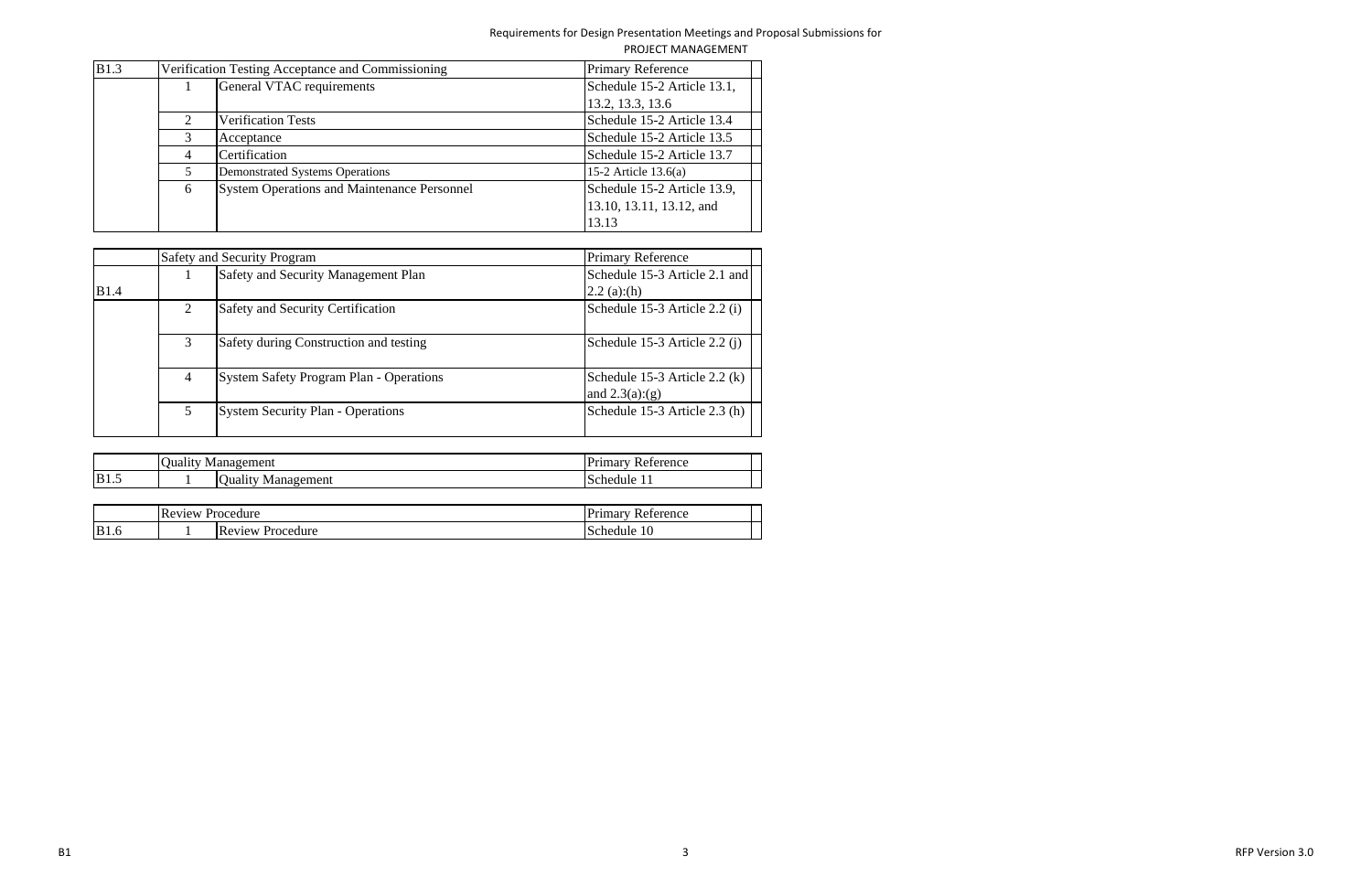| Holistic Approach to Project Management to be addressed in Part B4.0 |                                                                |                                    |               |                    |      | The Proponent's holistic approach to Project Management, at an appropriate level of detail, as set out in or otherwise<br>referenced in Schedule 15-2 Article 1 and the Project Agreement, and shall include the following:                                                                                                                                                         |
|----------------------------------------------------------------------|----------------------------------------------------------------|------------------------------------|---------------|--------------------|------|-------------------------------------------------------------------------------------------------------------------------------------------------------------------------------------------------------------------------------------------------------------------------------------------------------------------------------------------------------------------------------------|
| Sub-item                                                             | Sub-item description                                           | <b>Primary reference</b>           | <b>DPM</b> #1 |                    |      | DPM #2 DPM #3 Holistic Submission Requirements for Project Management                                                                                                                                                                                                                                                                                                               |
|                                                                      | Project Co's Holistic Approach To<br><b>Project Management</b> | 15-2 Art 1                         | D.U           | G.A                | S.I. | Provide Project Co's detailed understanding of the requirements for Project Management during the Phase 1 and<br>Phase 2 time frames and its general approach to the Work, experience with the Work, and approach to working as an<br>integrated team.                                                                                                                              |
|                                                                      | Project Management Plan                                        | Schedule 15-2 Article<br>1.2(a)(n) | D.U.          | G.A<br><b>NOTE</b> | S.I. | Provide Project Co's detailed understanding and general approach to complying with the requirements for the<br>preparing and implementing Project Co's Project Management Plan.<br>- (NOTE) Project Co's detailed approach to Art 1.2 (v), (ix), (x), (xi), (xii) are addressed in B2, B3, and B4 and can<br>be referenced for the B.1 submission and does not have to be repeated. |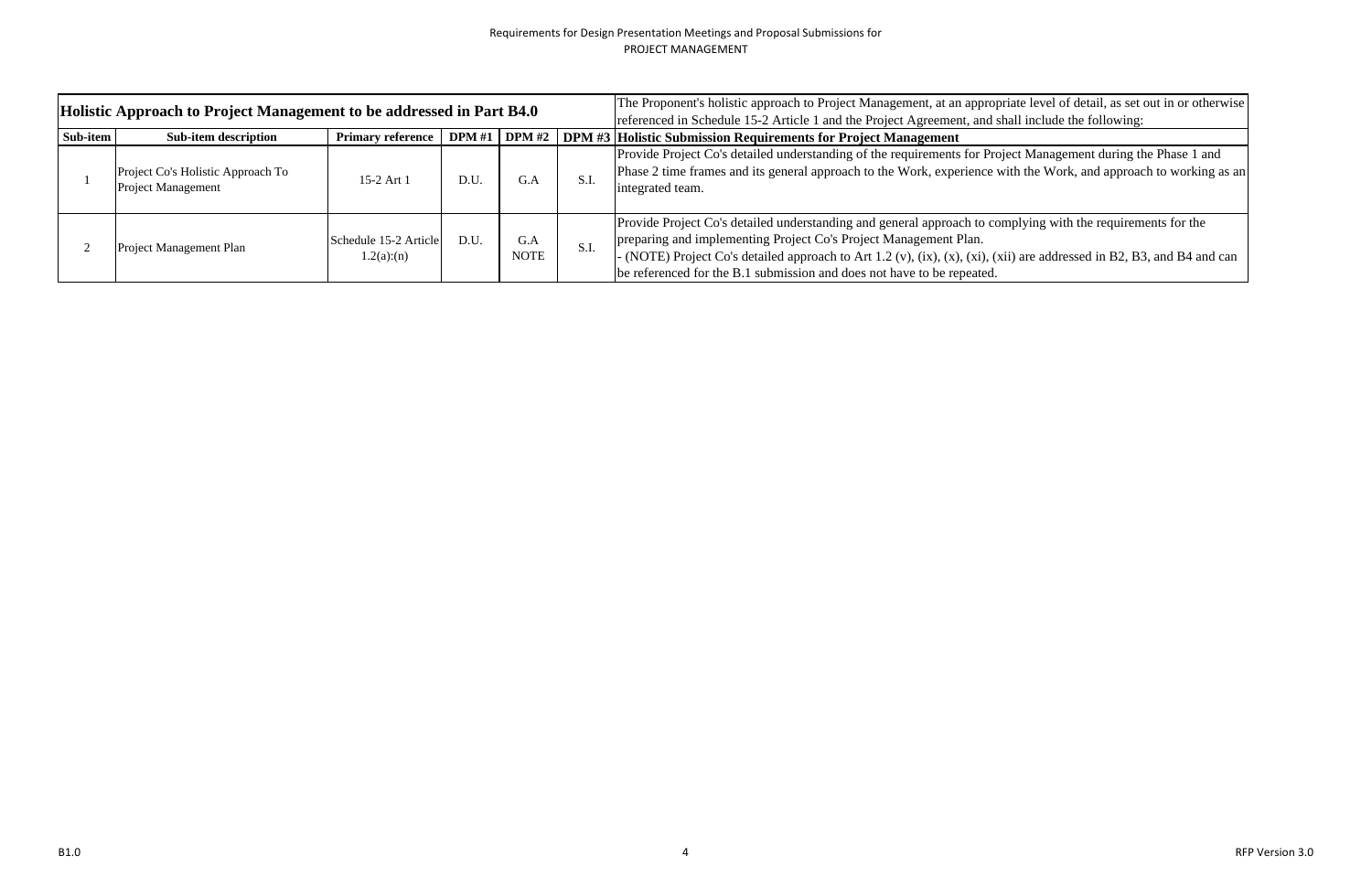|                | <b>Project Management Organization and Key Personnel</b><br>to be addressed in Part B1.1 |                                                                          |               |               |               | The Proponent shall describe the Project Management organization are<br>appropriate level of detail, and shall include the following:                                                                                                                                                                                                                                                                                                                                                                                                                                                                                                                                                                                                                                                                                                                                                                                                                                       |
|----------------|------------------------------------------------------------------------------------------|--------------------------------------------------------------------------|---------------|---------------|---------------|-----------------------------------------------------------------------------------------------------------------------------------------------------------------------------------------------------------------------------------------------------------------------------------------------------------------------------------------------------------------------------------------------------------------------------------------------------------------------------------------------------------------------------------------------------------------------------------------------------------------------------------------------------------------------------------------------------------------------------------------------------------------------------------------------------------------------------------------------------------------------------------------------------------------------------------------------------------------------------|
| Sub-item       | <b>Sub-item description</b>                                                              | <b>Primary reference</b>                                                 | <b>DPM</b> #1 | <b>DPM</b> #2 | <b>DPM #3</b> | Submission Requirements for the Project Management Organizat<br>Provide Project Co's approach to its Project Management organization                                                                                                                                                                                                                                                                                                                                                                                                                                                                                                                                                                                                                                                                                                                                                                                                                                        |
| $\mathbf{1}$   | Project Management Organization for<br>Phase 1 and Phase 2                               | Schedule 15-2 Article<br>1.2(0)(i)                                       | G.A.          | D.A.<br>G.D.  | S.I.          | identify all Phase 1 and Phase 2 Key Project Management Individuals<br>project management operations.<br>- Provide a description of the role and responsibilities, qualifications,<br>Management individuals and other project management personnel.<br>Provide a description of the organizational interfaces between those<br>responsible for design management and construction management.<br>(G.D.) Provide a detailed organizational chart, for Phase 1 and Phase<br>firm association, and reporting lines within the Project Management of<br>management organization.                                                                                                                                                                                                                                                                                                                                                                                               |
| $\overline{2}$ | Key Project Management Personnel                                                         | Schedule 15-2 Article<br>$1.2(0)(ii)$ , Article<br>13.2 (m)(iii) and RFQ | G.A.          | G.D           | S.I.          | (G.D.) For the DPM process provide a brief bio for each of Project C<br>cited in Schedule 9 of the RFP, and other significant project managem<br>or equivalent positions with similar responsibilities. If a specific person<br>position, provide the minimum qualifications that Project Co will set f<br>qualifications shall be provided in the final submission:<br>Project Manager (Phase 1 and Phase 2) (Key Person)<br>Manager of Project Control (Phase 1 and Phase 2) (Key Person)<br>- Lead Scheduler<br>Lead Cost Manager<br>Document Control Manager<br>Design Review Manager<br>Manager of Quality Assurance and Quality Control (Key Person)<br>Manager of Materials Testing<br>- Manager of Systems Integration<br>- Manager of System Testing and Commissioning<br>- Manager for Safety Certification<br>For each key person or significant position, indicate if they are full tin<br>assuming their role on the project and when they will be redeployed. |

nd key personnel for Phase 1 and Phase 2, at an

# tion and key personnel

- n, after Financial Close has been achieved, and and other key personnel responsible for
- and authority of Project Co's Key Project
- responsible for project management and those
- e 2, indicating the key personnel, their role, organization and beyond the project

Co's Key Project Management Personnel, as nent positions including the following positions on has not been determined for a particular for that position. Resumes or minimum

me or part time positions, when they will be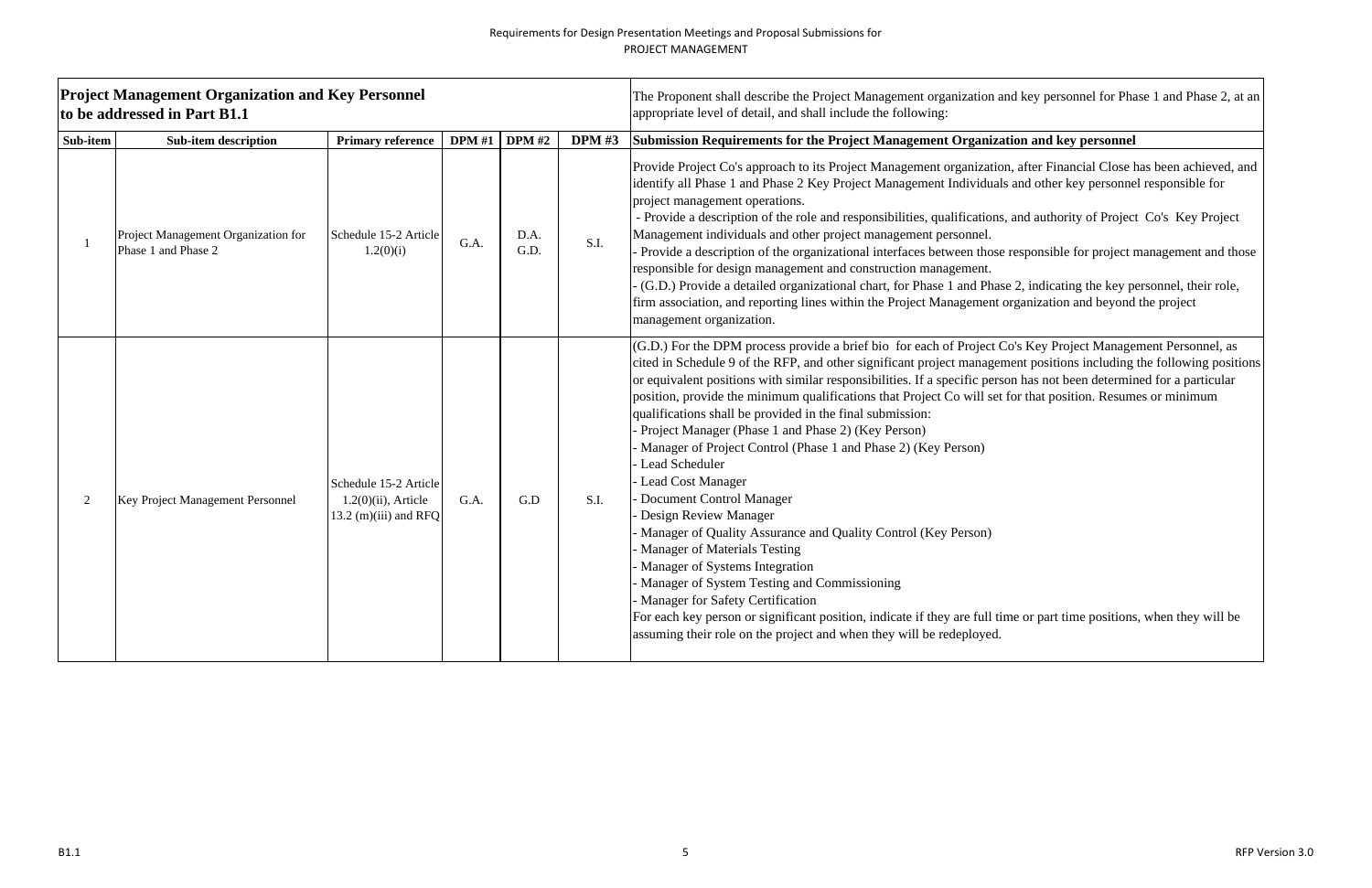|          | <b>Project Management items to be addressed in Part B1.2</b>          |                                                                   |               |                             |        | The Proponent shall address the Project Management requirements, at an appropriate level of detail, as set out in<br>or otherwise referenced in Schedule 15-2 Article 1 and the Project Agreement, and shall include the following:                                                                                                                                                                                                                                                                                           |
|----------|-----------------------------------------------------------------------|-------------------------------------------------------------------|---------------|-----------------------------|--------|-------------------------------------------------------------------------------------------------------------------------------------------------------------------------------------------------------------------------------------------------------------------------------------------------------------------------------------------------------------------------------------------------------------------------------------------------------------------------------------------------------------------------------|
| Sub-item | <b>Sub-item description</b>                                           | <b>Primary reference</b>                                          | <b>DPM</b> #1 | <b>DPM</b> #2               | DPM #3 | <b>Submission Requirements for Project Management</b>                                                                                                                                                                                                                                                                                                                                                                                                                                                                         |
|          | <b>Management Information System</b>                                  | Schedule 15-2 Article<br>1.2(0)(iii)                              | D.U.          | G.A.                        | D.A.   | Provide Project Co's understanding of the requirements for the Management Information System (MIS) and<br>describe Project Co's approach for preparing and implementing the MIS.                                                                                                                                                                                                                                                                                                                                              |
| 2        | Performance Measurement and Performance<br>Charts                     | Schedule 15-2 Article<br>1.2(0)(iv)                               | D.U.          | D.A                         | S.I.   | Provide Project Co's understanding of the requirements and approach to preparing and implementing the<br>performance measurement and performance charts.                                                                                                                                                                                                                                                                                                                                                                      |
| 3        | <b>Progress Reviews</b>                                               | Schedule 15-2 Article<br>$1.2(0)$ (vi) & (vii) and Article<br>1.5 | G.U.          | G.A.                        | S.I.   | Provide Project Co's understanding of the requirements for progress reviews and approach to support the project<br>review process.                                                                                                                                                                                                                                                                                                                                                                                            |
|          | Submittal Report, Submittal List and<br><b>Submission Check Lists</b> | Schedule 15-2 Article<br>$1.2(0)$ (viii), Appendix U              | D.U.          | D.A.<br>G.D.                | S.I.   | Provide Project Co's approach to developing the list of Project Management submittals for the submittal report and<br>the submittal checklist to be used for project management submittals.<br>(G.D.) Provide a preliminary submittal list for Project Management Submittals.<br>(G.D.) Preliminary Project Management submittal checklists.                                                                                                                                                                                  |
| -5       | Engineering and Design Plan                                           | Schedule 15-2 Article<br>1.2(0)(ix)                               | D.U.          | D.A.<br>G.D.<br><b>NOTE</b> | S.I.   | Provide Project Co's approach to creating the Packaging Plans for civil design and system design submittals into a<br>projectwide Packaging Plan<br>Identify how each work package will be implemented (E.g. self performed, fast tracked, bid, sole source<br>procurement etc.).<br>(G.D.) Preliminary submittal list of construction and procurement work packages in the Packaging Plan for Phase<br>2 work.<br>(NOTE) information provided in B2 and B3 can be referenced and does not have to be repeated for this item. |
|          | Manufacturing and Procurement Plan                                    | Schedule 15-2 Article<br>1.2(0)(x)                                | D.U.          | D.A.<br><b>NOTE</b>         | S.I.   | Provide Project Co's understanding and approach to preparing and implementing a Manufacturing and<br>Procurement Plan with a focus on Project Management responsibilities<br>(NOTE) Information provided in B4 can be referenced and does not have to be repeated for this item.                                                                                                                                                                                                                                              |
|          | <b>Installation Plan</b>                                              | Schedule 15-2 Article<br>1.2(0)(xi)                               | D.U.          | D.A.<br><b>NOTE</b>         | S.I.   | Provide Project Co's understanding and approach to preparing and implementing an Installation Plan with a focus<br>on Project Management responsibilities.<br>(NOTE) Information provided in B4 can be referenced and does not have to be repeated for this item.                                                                                                                                                                                                                                                             |
| 8        | <b>Construction Management Plan</b>                                   | Schedule 15-2 Article<br>1.2(0)(xii)                              | D.U.          | D.A.<br><b>NOTE</b>         | S.I.   | Provide Project Co's understanding and approach to preparing and implementing a Construction Management Plan<br>with a focus on Project Management responsibilities.<br>(NOTE) Information provided in B4 can be referenced and does not have to be repeated for this item.                                                                                                                                                                                                                                                   |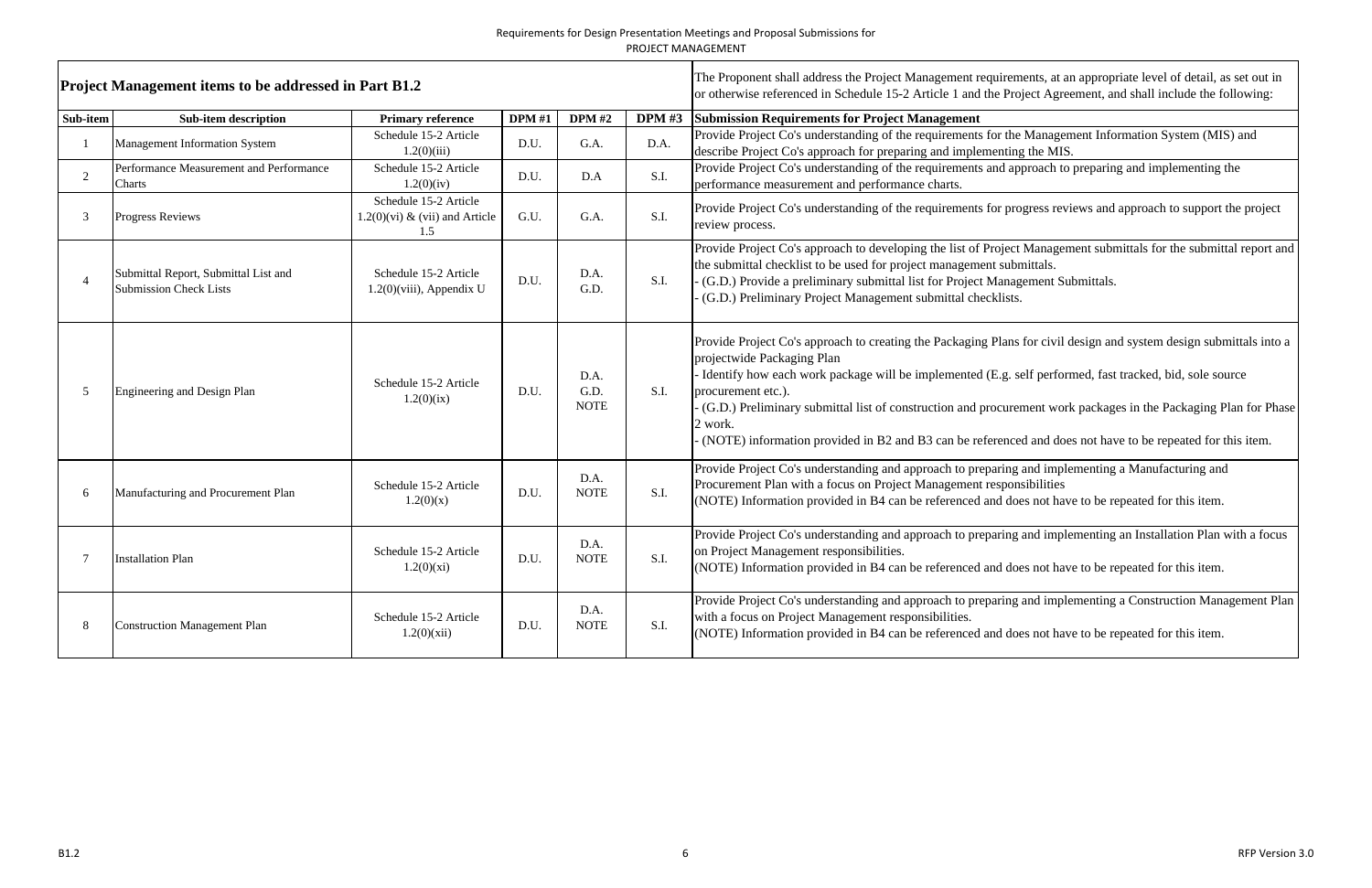|          | <b>Project Management items to be addressed in Part B1.2</b> | The Proponent shall address the Project Management requirement<br>or otherwise referenced in Schedule 15-2 Article 1 and the Project |               |               |               |                                                                                                                                                                                                                                                                                                                                                                                                                             |
|----------|--------------------------------------------------------------|--------------------------------------------------------------------------------------------------------------------------------------|---------------|---------------|---------------|-----------------------------------------------------------------------------------------------------------------------------------------------------------------------------------------------------------------------------------------------------------------------------------------------------------------------------------------------------------------------------------------------------------------------------|
| Sub-item | <b>Sub-item description</b>                                  | <b>Primary reference</b>                                                                                                             | <b>DPM #1</b> | <b>DPM</b> #2 | <b>DPM</b> #3 | <b>Submission Requirements for Project Management</b>                                                                                                                                                                                                                                                                                                                                                                       |
| 9        | <b>Configuration Management</b>                              | Schedule 15-2 Article<br>$1.2(0)(xiii)$ and Article 1.3                                                                              | D.U.          | G.A.          | D.A.          | Provide Project Co's understanding and approach to preparing and<br>Document Control Plan.<br>Provide Project Co's understanding of the elements that are to be<br>Plan and provide Project Co's general approach to addressing each<br>Provide Project Co's detailed approach to Document Control.                                                                                                                         |
| 10       | <b>Systems Integration and Interface Management</b><br>Plan  | Schedule 15-2 Article<br>$1.2(0)(\text{xiv})$ and Article 1.4                                                                        | D.U.          | D.A.          | S.I.          | Provide Project Co's understanding and approach to preparing and<br>Interface Management Plan.<br>Provide Project Co's understanding of the elements that are to be<br>of the Systems Integration and Interface Management Plan and pro<br>addressing each element.<br>Provide Project Co's understanding of the elements that are to be<br>the Systems Integration and Interface Management Plan and prov<br>each element. |
| 11       | Dependability Plan                                           | Schedule 15-2 Article 1.6                                                                                                            | D.U.          | G.A.          | D.A.          | Provide Project Co's understanding and approach to preparing and<br>Provide Project Co's understanding of the elements that are to be<br>provide Project Co's general approach to addressing each element.                                                                                                                                                                                                                  |

rements, at an appropriate level of detail, as set out in<br>Project Agreement, and shall include the following:

ng and implementing a Configuration Management and

re to be addressed in the Configuration Management g each element.

ng and implementing a Systems Integration and

re to be addressed in the interface Management section and provide Project Co's general approach to

e to be addressed in the System Integration section of d provide Project Co's general approach to addressing

Propide and implementing a Dependability Plan. re to be addressed in the Dependability Plan and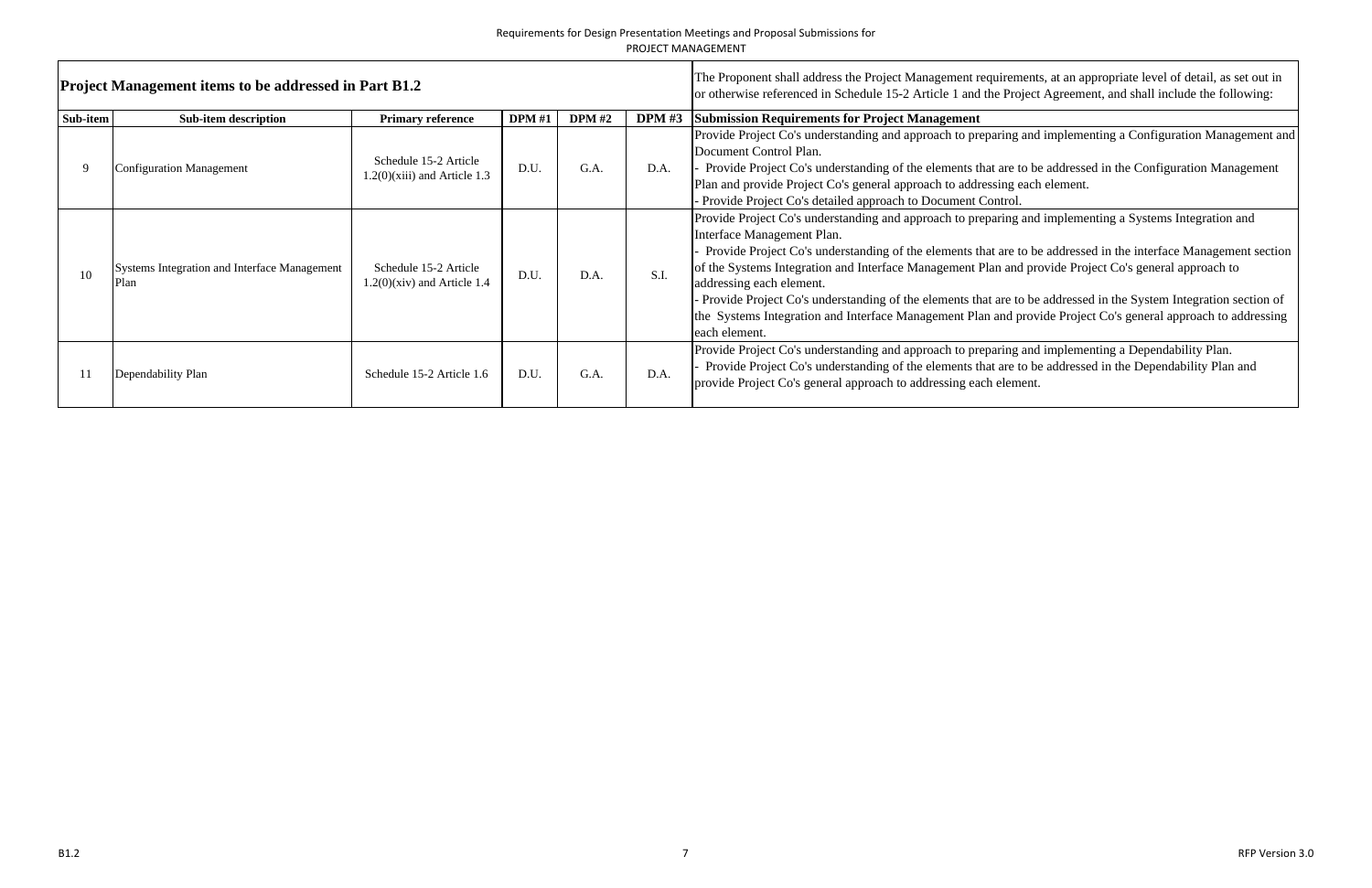|                | Verification, Testing, Acceptance and Commissioning items to be addressed in B1.3 |                                                      |               |               |                     | <b>PROJECT MANAGEMENT</b><br>The Proponent shall address the Verification, Testing, Acceptance a<br>appropriate level of detail, as set out in or otherwise referenced in S<br>Agreement, and shall include the following:                                                                                                                                                                                                                                                                                                                                                                                                       |
|----------------|-----------------------------------------------------------------------------------|------------------------------------------------------|---------------|---------------|---------------------|----------------------------------------------------------------------------------------------------------------------------------------------------------------------------------------------------------------------------------------------------------------------------------------------------------------------------------------------------------------------------------------------------------------------------------------------------------------------------------------------------------------------------------------------------------------------------------------------------------------------------------|
| Sub-item       | <b>Sub-item description</b>                                                       | <b>Primary reference</b>                             | <b>DPM</b> #1 | <b>DPM</b> #2 |                     | DPM #3 Submission Requirements for Verification, Testing, Acceptance                                                                                                                                                                                                                                                                                                                                                                                                                                                                                                                                                             |
| $\mathbf{1}$   | General VTAC requirements                                                         | 15-2 Article 13.1, 13.2, 13.3,<br>13.6(b)(c)         | D.U.          | G.A.          | D.A.                | Provide Project Co's understanding and approach to Verification, T<br>Provide Project Co's approach to preparing and implementing the<br>(G.D.) Provide and outline of the VTAC Plan<br>Provide Project Co's understanding and approach to complying w<br>Verification Program and what components being proposed by Pro<br>Provide Project Co's understanding and approach to complying w<br>Program.<br>Provide Project Co's understanding and approach to complying w<br>Demonstration Test Program and the Dependability Demonstration<br>Provide Project Co's understanding and approach to complying w<br>Monitoring Plan. |
| $\overline{2}$ | <b>Verification Tests</b>                                                         | 15-2 Article 13.4                                    | G.U.          | G.A.          | G.D.<br><b>NOTE</b> | Provide Project Co's approach to ensuring that the Verification, Tes<br>needed to ensure that the Stage 1 LRT System is ready for service.<br>- (G.D.) Provide a comprehensive List of test and inspection proced<br>Verification, Testing, and Acceptance process.<br>(NOTE) list of test and inspection procedures provided in B2 and<br>be incorporated by reference                                                                                                                                                                                                                                                          |
| $\mathfrak{Z}$ | Acceptance                                                                        | 15-2 Article 13.5                                    | G.U.          | D.U.          | S.I.                | Provide Project Co's understanding of the acceptance requirements.                                                                                                                                                                                                                                                                                                                                                                                                                                                                                                                                                               |
| $\overline{4}$ | Certification                                                                     | 15-2 Article 13.7                                    | G.U.          | D.U.          | S.I.                | Provide Project Co's understanding of the requirements for achievin                                                                                                                                                                                                                                                                                                                                                                                                                                                                                                                                                              |
| $\overline{5}$ | <b>Demonstrated Systems Operations</b>                                            | 15-2 Article $13.6(a)$                               | G.U.          | D.U.          | S.I.                | Provide Project Co's understanding and approach of the requirement                                                                                                                                                                                                                                                                                                                                                                                                                                                                                                                                                               |
| 6              | <b>System Operations and Maintenance</b><br>Personnel                             | 15-2 Article 13.9, 13.10, 13.11,<br>13.12, and 13.13 | G.U.          | G.A.<br>G.D.  | S.I.                | Provide Project Co's understanding and approach to staffing and tra<br>(G.D.) Provide the outline of the O&M staffing and training plan.<br>Provide an organization chart of the O&M staff and identify numb<br>organization<br>Provide a staffing diagram indicating the ramping up and training                                                                                                                                                                                                                                                                                                                                |

Ince and Commissioning requirements, at an l in Schedule 15-2 Article 13 and the Project

# ance and Commissioning

Propide Provide and Commissioning and Testing, Acceptance and Commissioning the VTAC Plan

ag with the requirements of Production Improvement Project Co are anticipated to be subjected to the PIVP. ng with the requirements of the Software Verification

ng with the requirements of the Maintainability ation Test Program.

ng with the requirements of the System Assurance

Provide approximate Coverige Coverification, Testing and Acceptance Program includes all tests

rocedures that include will be performed as part of the

and B3 do not have to be repeated for this item and can

rieving substantial completion and final completion.

ements for the Demonstrated System Operations

In training during the prerevenue service period.

number of staff needed for each position in the O&M

ning of staff during the prerevenue period.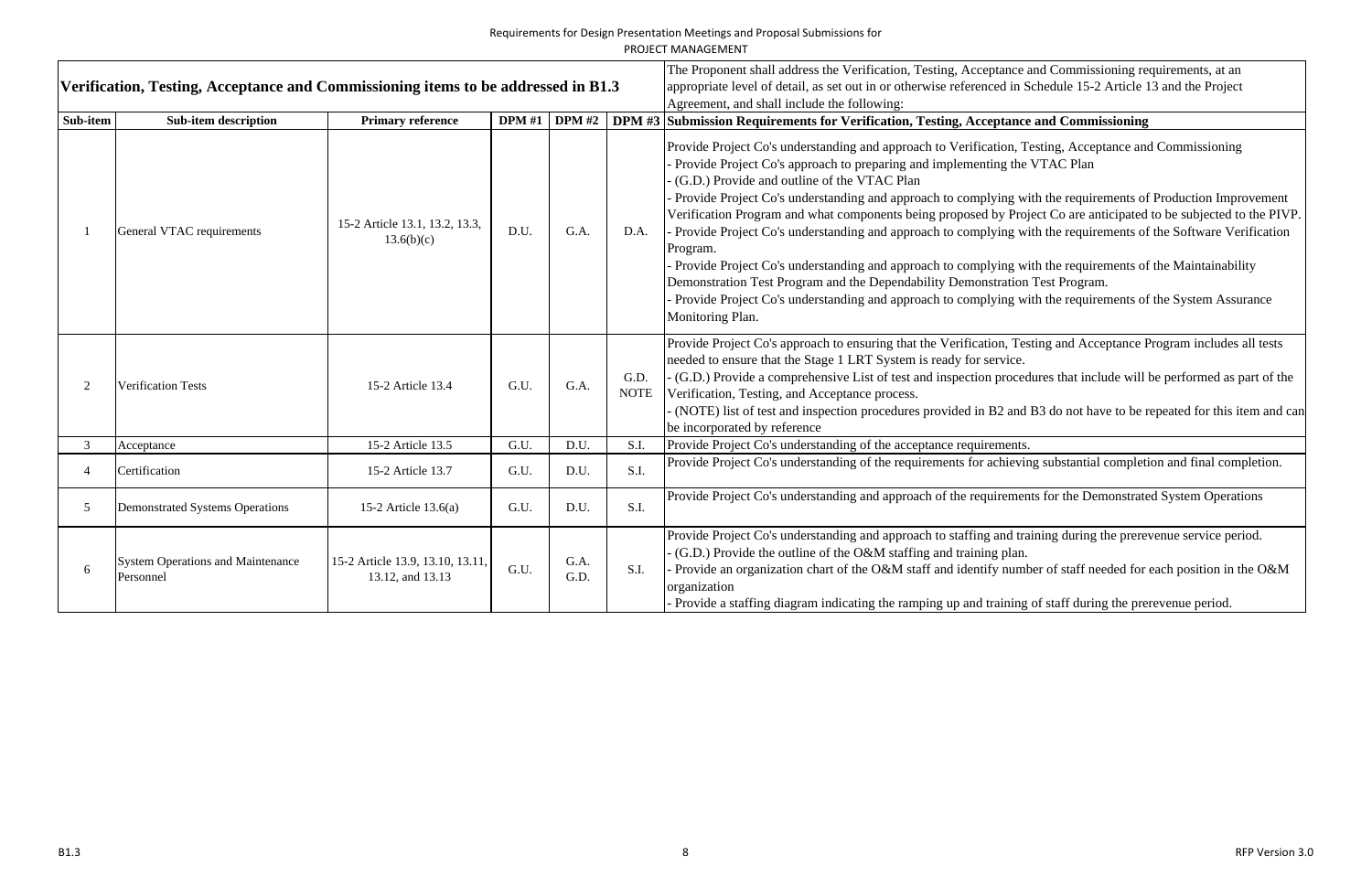|          | Safety and Security Program items to be addressed in Part B1.4 |                                         |               |               | The Proponent shall address the Safety and Security Program requirements, at an appropriate level of detail, as set<br>out in or otherwise referenced in Schedule 15-3 Article 2 and the Project Agreement, and shall include the<br>following: |                                                                                                                                                                                                                                                                                          |
|----------|----------------------------------------------------------------|-----------------------------------------|---------------|---------------|-------------------------------------------------------------------------------------------------------------------------------------------------------------------------------------------------------------------------------------------------|------------------------------------------------------------------------------------------------------------------------------------------------------------------------------------------------------------------------------------------------------------------------------------------|
| Sub-item | <b>Sub-item description</b>                                    | <b>Primary reference</b>                | <b>DPM</b> #1 | <b>DPM</b> #2 |                                                                                                                                                                                                                                                 | DPM #3 Submission Requirements for Safety and Security Program                                                                                                                                                                                                                           |
|          | Safety and Security Management Plan                            | 15-3 Article 2.1 and $2.2$ (a):(h)      | D.U.          | G.A.          | D.A.                                                                                                                                                                                                                                            | Provide Project Co's understanding and approach to preparing and implementing the Safety and Security<br>Management Plan.                                                                                                                                                                |
|          | Safety and Security Certification                              | 15-3 Article $2.2$ (i)                  | D.U.          | G.A.          | D.A.                                                                                                                                                                                                                                            | Provide Project Co's understanding and approach to preparing and implementing the Safety and Security<br>Certification Program.                                                                                                                                                          |
|          | Safety during Construction and testing                         | 15-3 Article $2.2$ (j)                  | D.U.          | G.A.          | D.A.                                                                                                                                                                                                                                            | Provide Project Co's understanding and approach to providing safety during construction and testing activities.<br>-(NOTE) The information provided in B4 does not have to be repeated for this item and can be incorporated by<br>reference.                                            |
|          | <b>System Safety Program Plan - Operations</b>                 | 15-3 Article 2.2 $(k)$ and<br>2.3(a)(g) | D.U.          | G.A.          | D.A.                                                                                                                                                                                                                                            | Provide Project Co's understanding and approach to addressing the requirements for System Safety Program Plan for<br>operations.                                                                                                                                                         |
|          | <b>System Security Plan - Operations</b>                       | 15-3 Article 2.3 (h)                    | D.U.          | G.A.          | D.A.                                                                                                                                                                                                                                            | Provide Project Co's understanding and approach to preparing and implementing the System Security Plan.<br>Provide Project Co's detail approach to Access Management and Control.<br>Provide Project Co's approach to assessing the need for a wayside intrusion detection installation. |

equirements, at an appropriate level of detail, as set he Project Agreement, and shall include the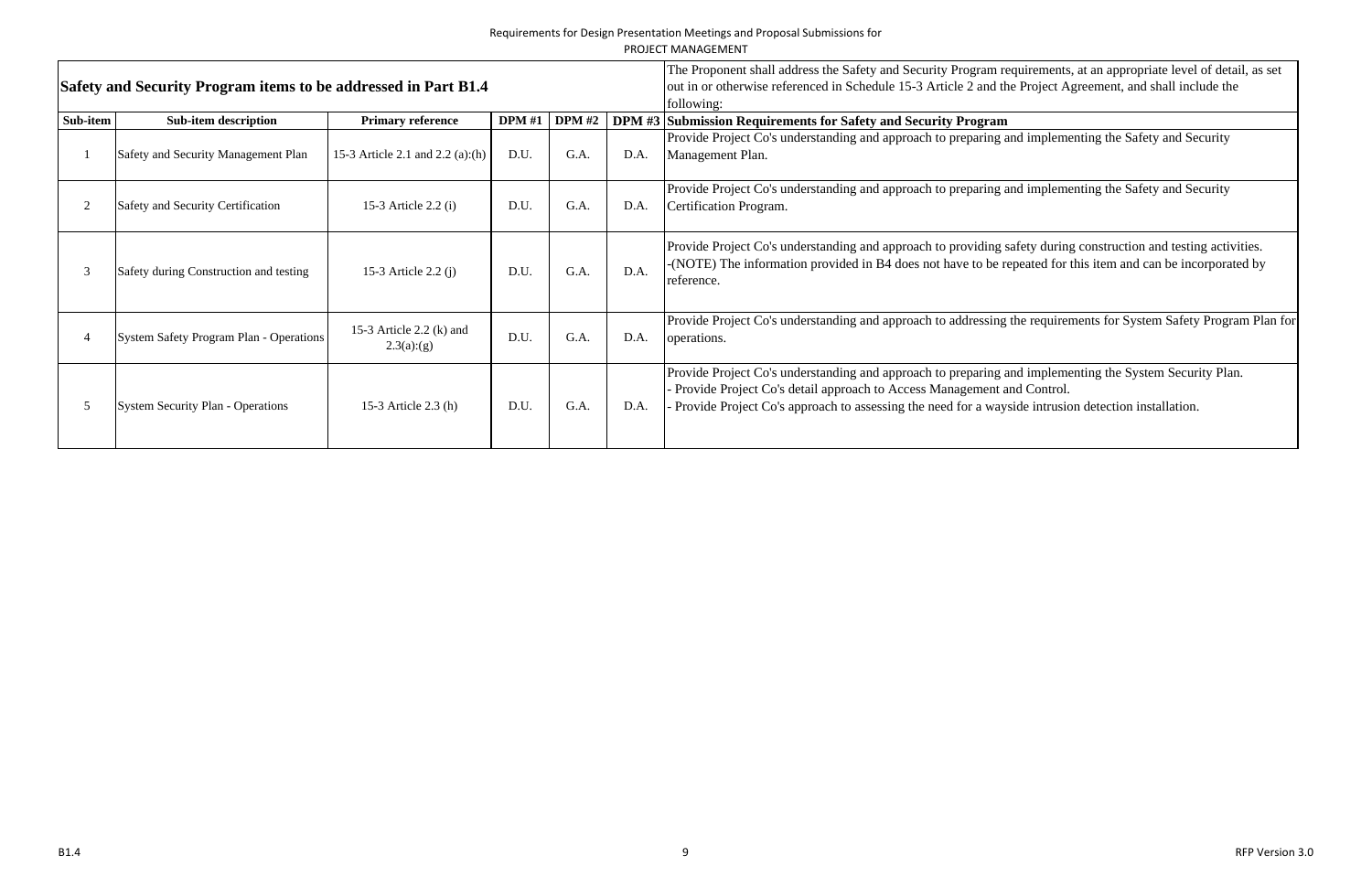|          | Quality Management items to be addressed as part of B1.5 |                          | The Proponent shall describe its understanding and approach to the perf<br>management, as set out in or otherwise referenced in Schedule 11 and t<br>following: |      |      |                                                                       |
|----------|----------------------------------------------------------|--------------------------|-----------------------------------------------------------------------------------------------------------------------------------------------------------------|------|------|-----------------------------------------------------------------------|
| Sub-item | <b>Sub-item description</b>                              | <b>Primary reference</b> | <b>DPM</b> #1                                                                                                                                                   |      |      | <b>DPM #2</b> DPM #3 Submission Requirements for Quality Management   |
|          | <b>Quality Management</b>                                | Schedule 11              | D.U.                                                                                                                                                            | G.A. | D.A. | Provide Project Co's understanding and approach to complying with the |

rformance of the Work as it relates to quality the Project Agreement, and shall include the

the equirements for quality management.